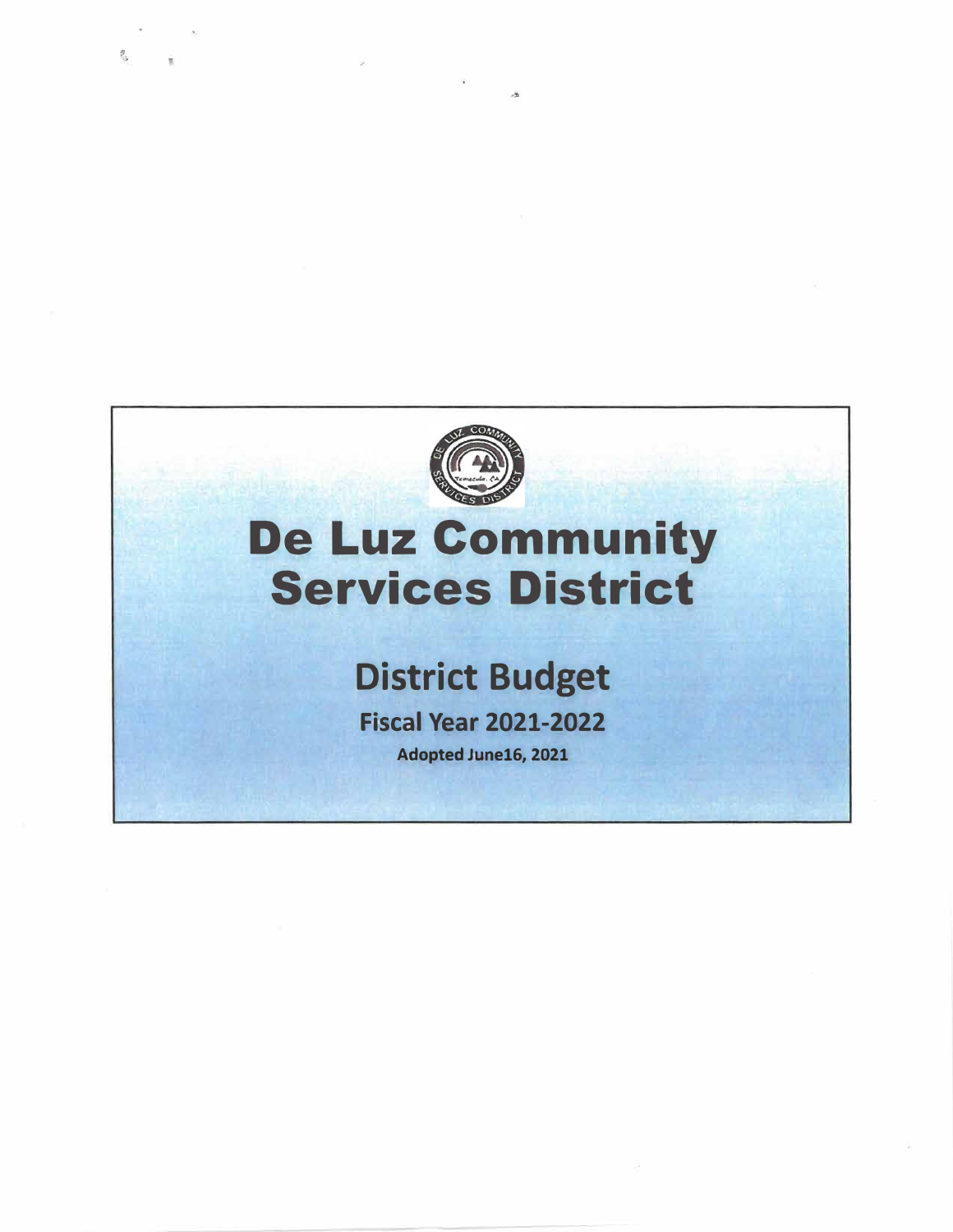## De Luz Community Services District

 $\alpha$  . <br>  $\label{eq:3} \alpha$ 

#### **FISCAL YEAR 2021-2022 REVENUE AND EXPENSE SUMMARY**  DRAFT

..

| <b>REVENUE</b>                                                         | 2021-2022   |
|------------------------------------------------------------------------|-------------|
| <b>2021-2022 Benefit Fees</b>                                          | \$1,442,218 |
| 2020-2021 Benefit Fees                                                 | \$122,468   |
| 2021-2022 Roadway Rehabilitation & FEMA                                | \$1,892,314 |
| 2021-2022 Exempt Parcels                                               | \$57,000    |
| <b>Franchise Fees</b>                                                  | \$60,512    |
| <b>Permit Fees</b>                                                     | \$6,000     |
| <b>Sheriff Special Tax</b>                                             | \$293,000   |
| <b>TOTAL REVENUE--&gt;&gt;</b>                                         | \$3,873,512 |
|                                                                        |             |
| <b>EXPENSE</b>                                                         |             |
|                                                                        |             |
| <b>Contract and P.O. Work</b>                                          | \$176,050   |
| <b>Emergency Maintenance</b>                                           | \$67,500    |
| <b>Roadway Rehabilitation</b>                                          | \$1,749,270 |
| <b>In-House Road Maintenance</b>                                       | \$381,690   |
| <b>General &amp; Administrative</b>                                    | \$854,446   |
| <b>Long Range Planning</b>                                             | \$25,000    |
| <b>Capital Expenditures</b>                                            | \$45,000    |
| <b>Law Enforcement Expenditures</b>                                    | \$257,000   |
| <b>Appropriated to Roadway Rehabilitation and Sheriff Fund Reserve</b> | \$317,556   |
| <b>TOTAL EXPENSE--&gt;&gt;</b>                                         | \$3,873,512 |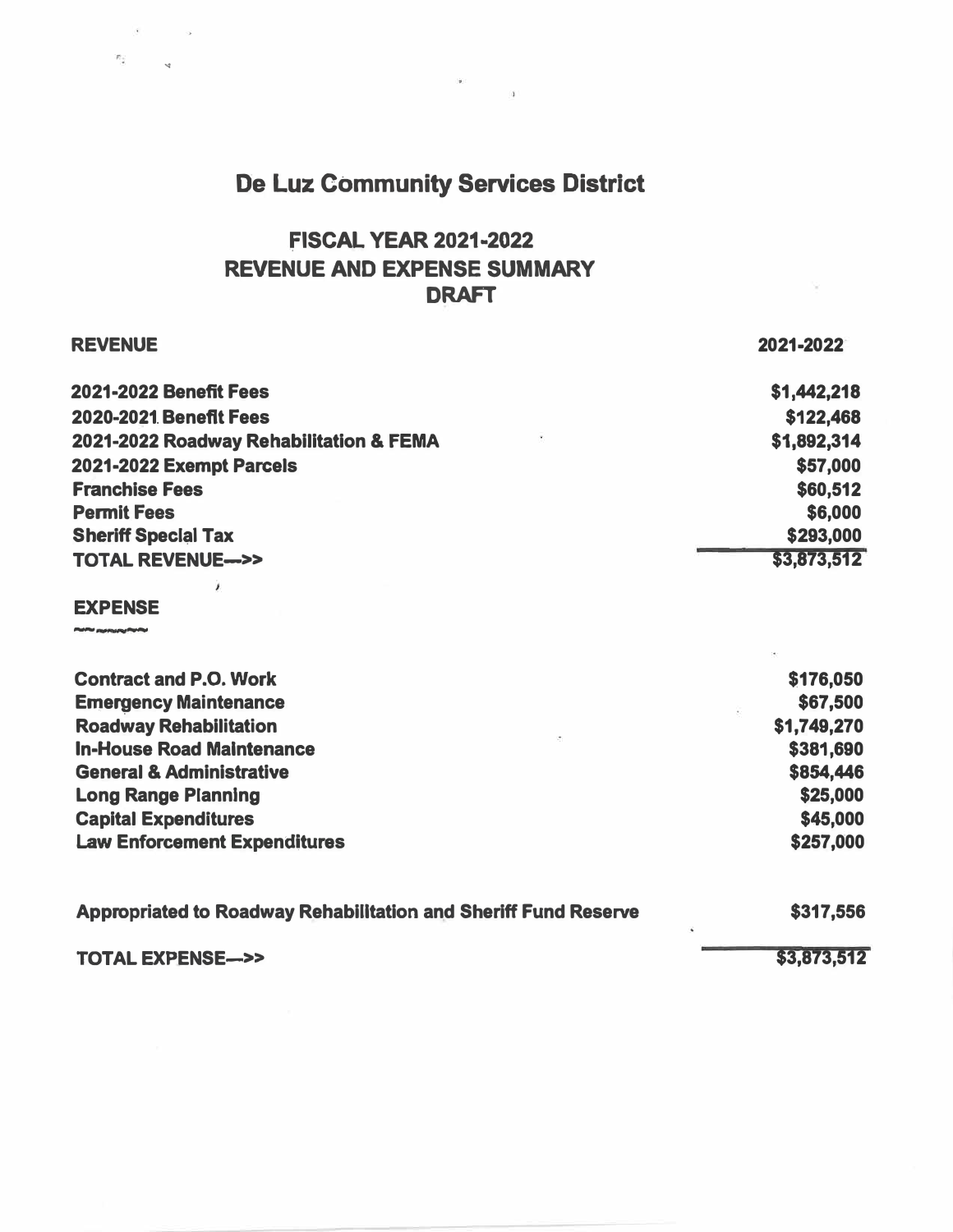# De Luz Community Serives District<br>Fiscal Year 2021-2022 **Revenue Expense Summary**

 $\ddot{\phantom{a}}$ 

|                                           | 2021-2022              |            | 2020-2021<br><b>Actual Annualized</b> | 2020-2021<br><b>Budget</b> | % Change<br>$+/-$ |
|-------------------------------------------|------------------------|------------|---------------------------------------|----------------------------|-------------------|
|                                           | <b>Proposed Budget</b> | % Inc/-Dec |                                       |                            |                   |
| <b>Director Stipend</b>                   | 14,000                 | 0.00%      | 11,000                                | 14,000                     | $-21.43%$         |
| Wages - General Manager                   | 152,235                | 0.33%      | 152,235                               | 151,735                    | 0.33%             |
| Wages - Administravitive - Finance        | 159,447                | 5.00%      | 159,852                               | 151,852                    | 5.27%             |
| <b>HRA/FSA Administrative</b>             | 2,200                  | 0.00%      | 2,200                                 | 2,200                      | 0.00%             |
| Payroll Taxes                             | 6,986                  | 1.13%      | 7,760                                 | 6,908                      | 12.33%            |
| <b>State Payroll Taxes</b>                | 765                    | $-9.42%$   | 909                                   | 845                        | 7.63%             |
| <b>UAL - Unfunded Accrued Liability</b>   | 105,814                | 5.65%      | 100,344                               | 100,152                    | 0.19%             |
| <b>Retirement</b>                         | 30,333                 | $-7.74%$   | 29,669                                | 32,878                     | $-9.76%$          |
| <b>GASB 68 Actuary</b>                    | 1,500                  | 0.00%      | 1,500                                 | 1,500                      | 0.00%             |
| <b>Workers' Compensation</b>              | 7,906                  | 17.56%     | 7,530                                 | 6,725                      | 11.97%            |
| <b>Health Insurance</b>                   | 34,309                 | $-24.22%$  | 32,675                                | 45,276                     | $-27.83%$         |
| <b>Retirement Heath Care</b>              | 35,133                 | 143,45%    | 33,460                                | 14,431                     | 131.86%           |
| Legal Fees                                | 42,000                 | 0.00%      | 46,000                                | 42,000                     | 9.52%             |
| <b>Legal Notices</b>                      | 1,500                  | $-14.29%$  | 1,500                                 | 1,750                      | $-14.29%$         |
| <b>Accounting &amp; Audit</b>             | 26,672                 | 42.63%     | 25,895                                | 18,700                     | 38.48%            |
| <b>Telephone &amp; Alami</b>              | 4,970                  | 45.32%     | 3,844                                 | 3,420                      | 12.40%            |
| Meetings & Seminars                       | 14,500                 | 0.00%      | 2,365                                 | 14,500                     | $-83.69%$         |
| <b>Office Supplies</b>                    | 6,825                  | 5.00%      | 7,680                                 | 6,500                      | 18.15%            |
| Printing                                  | 2,500                  | 66,67%     | 1,950                                 | 1,500                      | 30.00%            |
| <b>Postage</b>                            | 600                    | 20.00%     | 634                                   | 500                        | 26.80%            |
| Office Eq. Lease/Matritenance             | 4,137                  | 3.42%      | 4,056                                 | 4,000                      | 1.40%             |
| IT Malmenance - Support                   | 30,000                 | 13.29%     | 32,694                                | 26,480                     | 23.47%            |
| <b>Utilities</b>                          | 4,000                  | 17.65%     | 4,000                                 | 3,400                      | 17.65%            |
| Liability Insurance & Bonds               | 45,362                 | 16.06%     | 41,238                                | 39,085                     | 5.51%             |
| Data Processing                           | 5,400                  | $-22.86%$  | 5,208                                 | 7,000                      | $-25.60%$         |
| <b>County Service Fees</b>                | 3,000                  | $-18.92%$  | 2,800                                 | 3,700                      | $-24.32%$         |
| <b>Travel &amp; Mileage</b>               | 750                    | 0.00%      | 50                                    | 750                        | $-93.33%$         |
| Membership & Dues                         | 7,468                  | 2.06%      | 7,250                                 | 7,317                      | $-0.92%$          |
| <b>Equipment Rental</b>                   | $\bf{0}$               | $-100,00%$ | $\mathbf{0}$                          | 650                        | $-100.00%$        |
| <b>Martgage Payment</b>                   | 53,907                 | 0.00%      | 53,907                                | 53,907                     | 0.00%             |
| <b>POA Dues</b>                           | 8,700                  | 9.30%      | 8,286                                 | 7,960                      | 4.10%             |
| <b>Property Taxes</b>                     | 11,528                 | 4.80%      | 11,414                                | 11,000                     | 3.76%             |
| <b>Capital Asset Purchases</b>            | 10,000                 | $-50.00%$  | 17,275                                | 20,000                     | $-13.63%$         |
| Long Range Planning (GIS/Mapping/IT Ooud) | 20,000                 | $-55.56%$  | 31,843                                | 45,000                     | $-29.24%$         |
| <b>Total General and Admin</b>            | 854,446                | 0.81%      | 849,024                               | 847,621                    | 0.17%             |

 $\alpha$  ,  $\beta$